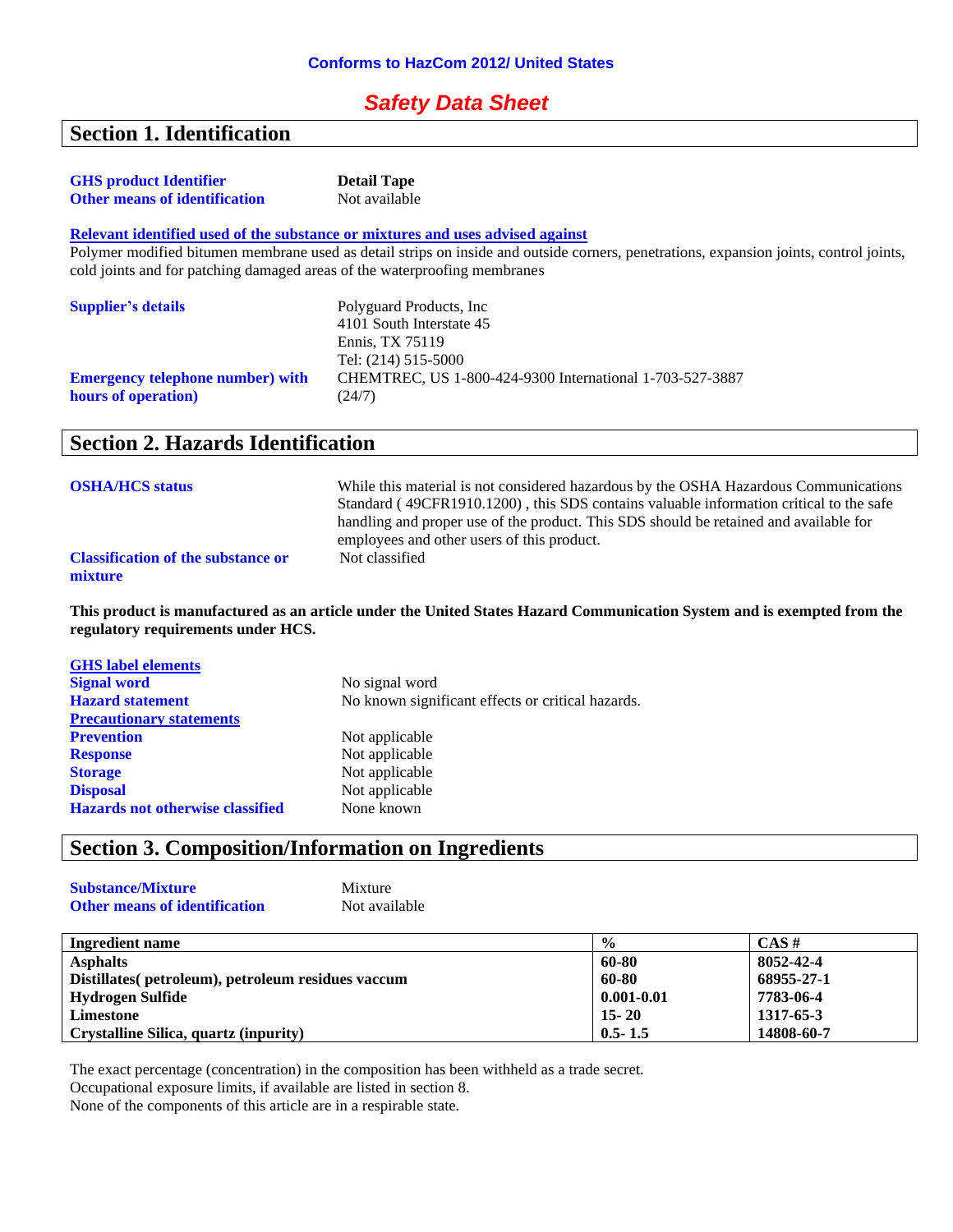## **Section 4. First Aid Measures**

| <b>Description of necessary first aid</b>          |                                                                                                                                                                                        |
|----------------------------------------------------|----------------------------------------------------------------------------------------------------------------------------------------------------------------------------------------|
| measures.                                          |                                                                                                                                                                                        |
| <b>Eye contact</b>                                 | Immediately flush eyes with plenty of water, occasionally lifting the upper and lower<br>eyelids. Check for and remove any contact lenses. Get medical attention if symptoms<br>occur. |
| <b>Inhalation</b>                                  | Because of the nature of this product, inhalation is not a route of exposure.                                                                                                          |
| <b>Skin contact</b>                                | Material is in a solid form. If skin contact, wash area with soap and water. Get medical<br>attention if skin irritation occurs.                                                       |
| <b>Ingestion</b>                                   | Ingestion is not a route of exposure.                                                                                                                                                  |
| Most important symptoms/effects, acute and delayed |                                                                                                                                                                                        |
| <b>Potential acute health effects</b>              |                                                                                                                                                                                        |
| <b>Eye contact</b>                                 | No known significant effects or critical hazards                                                                                                                                       |
| <b>Inhalation</b>                                  | No known significant effects or critical hazards                                                                                                                                       |
| <b>Skin contact</b>                                | No known significant effects or critical hazards                                                                                                                                       |
| <b>Ingestion</b>                                   | No known significant effects or critical hazards                                                                                                                                       |
| <b>Over-exposure signs/symptoms</b>                |                                                                                                                                                                                        |
| <b>Eye contact</b>                                 | No known significant effects or critical hazards                                                                                                                                       |
| <b>Inhalation</b>                                  | No known significant effects or critical hazards                                                                                                                                       |
| <b>Skin contact</b>                                | No known significant effects or critical hazards                                                                                                                                       |
| <b>Ingestion</b>                                   | No known significant effects or critical hazards                                                                                                                                       |
|                                                    | <u>Indication of immediate medical attention and special treatment needed, if necessary.</u>                                                                                           |
| <b>Notes to physician:</b>                         | Treat symptomatically.                                                                                                                                                                 |
| <b>Specific treatments</b>                         | No specific treatment                                                                                                                                                                  |
| <b>Protection of first-aiders</b>                  | No action shall be taken involving any personal risk or without suitable training.                                                                                                     |

# **Section 5. Fire-Fighting Measures**

| <b>Extinguishing media</b>                 |                                                                                                |
|--------------------------------------------|------------------------------------------------------------------------------------------------|
| <b>Suitable extinguishing media</b>        | Use an extinguishing agent suitable for the surrounding fire.                                  |
| <b>Unsuitable extinguishing media</b>      | None known                                                                                     |
| <b>Specific hazards arising from the</b>   | No specific fire or explosion hazard.                                                          |
| chemical                                   |                                                                                                |
| <b>Hazardous thermal decomposition</b>     | Decomposition products may include the following materials:                                    |
| <b>products</b>                            | Carbon Dioxide                                                                                 |
|                                            | Carbon Monoxide                                                                                |
|                                            | Sulfur oxides                                                                                  |
|                                            | Low MW hydrocarbons                                                                            |
| <b>Special protective equipment</b>        | Fire-fighters should wear appropriate protective equipment and self-contained breathing        |
|                                            | apparatus (SCBA) with a full-face piece operated in a positive pressure mode.                  |
| <b>Special protective actions for fire</b> | Promptly isolate the scene by removing all persons from the vicinity of the incident is there  |
| <b>fighters</b>                            | is a fire. No action shall be taken involving any personal risks or without suitable training. |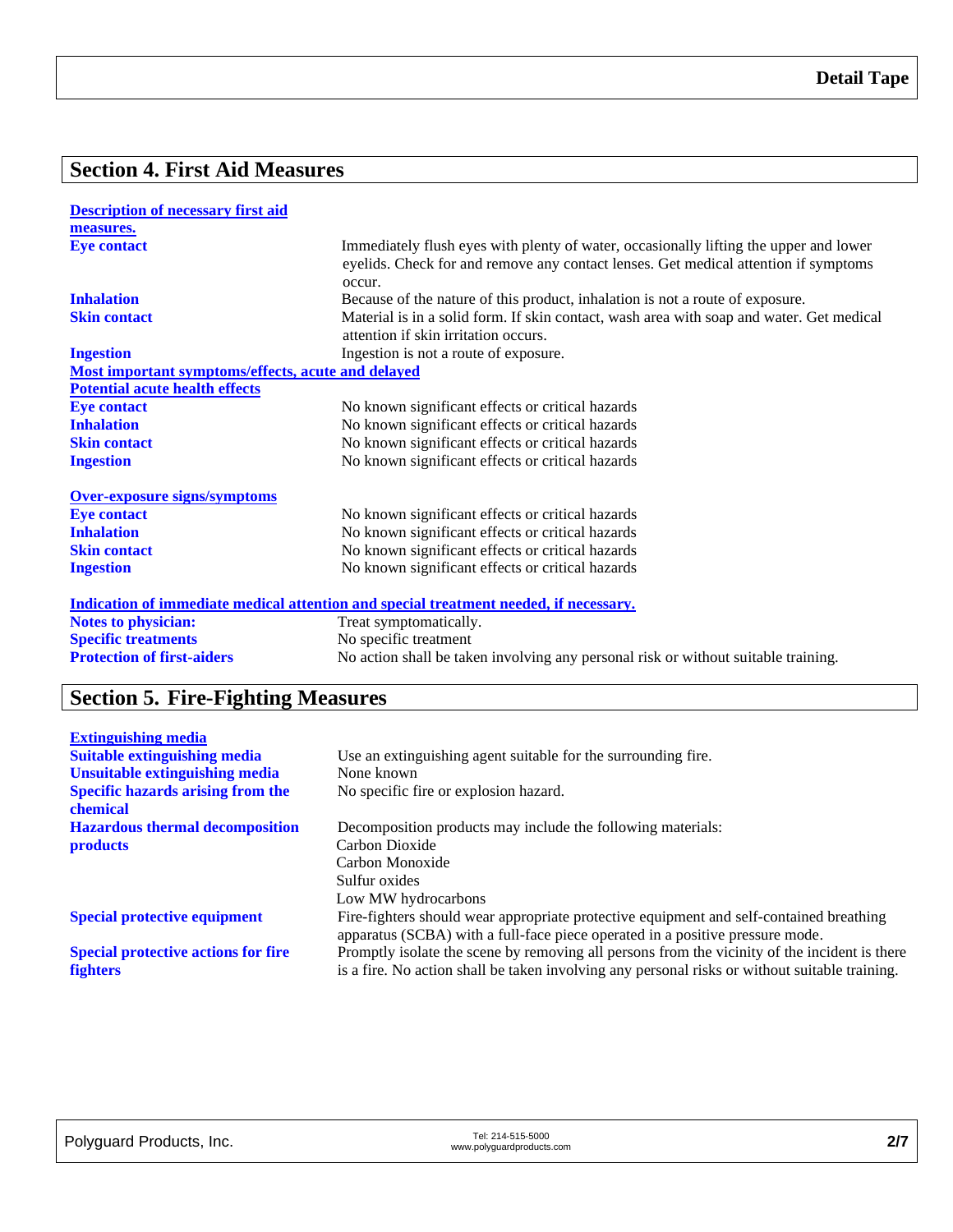# **Section 6. Accidental Release Measures**

#### **Personal precautions, protective equipment and emergency procedures.**

| For non emergency personal      | Put on appropriate personal protective equipment.                                                              |
|---------------------------------|----------------------------------------------------------------------------------------------------------------|
| <b>For emergency responders</b> | If specialized clothing is required to deal with the spillage, take note of any information in                 |
|                                 | Section 8 on suitable and unsuitable materials. See also the information in "For non-<br>emergency personnel." |
| <b>Enviromental precautions</b> | Material will not spill.                                                                                       |
|                                 |                                                                                                                |

# **Methods and materials for containment and cleaning up**<br>Spill Due to the physics

Due to the physical state of this material, spills are not possible.

## **Section 7. Handling and Storage**

| <b>Precautions for safe handling</b>                                   |                                                                                                                                                                                                                                                         |
|------------------------------------------------------------------------|---------------------------------------------------------------------------------------------------------------------------------------------------------------------------------------------------------------------------------------------------------|
| <b>Protective measures</b>                                             | Put on appropriate personal protective equipment (see Section 8).                                                                                                                                                                                       |
| <b>Advice on general occupational</b><br>hygiene                       | Eating, drinking and smoking should be prohibited in areas where material is handled,<br>stored and processed. Workers should wash hands and face before eating, drinking and<br>smoking. See section 8 for additional information on hygiene measures. |
| <b>Conditions for safe storage, including</b><br>any incompatibilities | Store in accordance with local regulations. Store in original container protected from<br>direct sunlight in a dry cool and well-ventilated area away from incompatible materials<br>(see section 10) and food and drink.                               |

## **Section 8. Exposure Controls/Personal Protection**

### **Occupational exposure limits**

| Ingredient name                       | <b>Exposure limits</b>                                                                      |
|---------------------------------------|---------------------------------------------------------------------------------------------|
| Asphalt                               | NIOSH REL (United States, 10/2016)                                                          |
|                                       | CEIL: $5 \text{ mg/m}^3$ 15 minutes. Form: fume                                             |
|                                       | <b>ACGIH TLV</b> (United States, 3/2019)                                                    |
|                                       | TWA: $0.5 \text{ mg/m}^3$ , (as benzene soluble aerosol) 8 hours. Form: inhalable fraction. |
| Distillates(petroleum), petroleum     | None                                                                                        |
| residues vaccum                       |                                                                                             |
| Hydrogen Sulfide                      | <b>ACGIH TLV</b> (United States, 3/2018)                                                    |
|                                       | TWA: 1 ppm 8 hours                                                                          |
|                                       | STEL: 5 ppm 15 minutes                                                                      |
|                                       | <b>OSHA PEL Z2</b> ( United States, 2/2013)                                                 |
|                                       | CEIL:20 ppm                                                                                 |
|                                       | AMP: 50 ppm 10 minutes.                                                                     |
|                                       | NIOSH REL (United States, 10/2016)                                                          |
|                                       | CEIL: $15 \text{ mg/m}^3$ 10 minutes.                                                       |
| Limestone                             | NIOSH REL (United States, 10/2016)                                                          |
|                                       | TWA: 10 mg/m <sup>3</sup> (total) TWA 5 mg/m <sup>3</sup> (respirable)                      |
|                                       | <b>OSHA PEL</b> (United States, 2/2013)                                                     |
|                                       | TWA: $15 \text{ mg/m}^3$ (total) TWA 5 mg/m3 (respirable)                                   |
| Crystalline Silica, quartz (inpurity) | NIOSH REL (United States, 10/2016)                                                          |
|                                       | Ca TWA: $0.05 \text{ mg/m}^3$                                                               |
|                                       |                                                                                             |

| Polyguard Products, Inc. | Tel: 214-515-5000<br>www.polyguardproducts.com | 3/7 |
|--------------------------|------------------------------------------------|-----|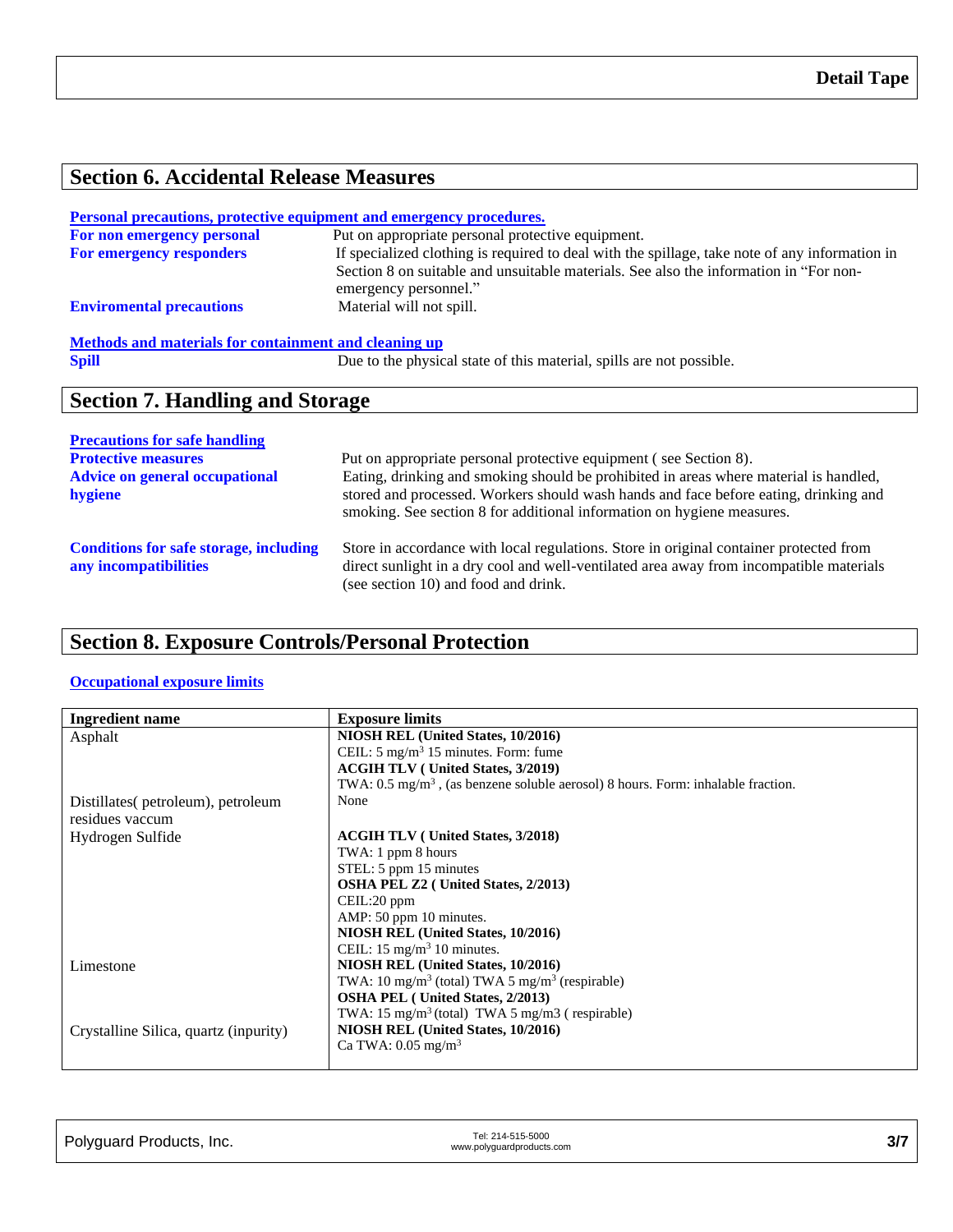# **Section 8. Exposure Controls/Personal Protection**

| <b>Appropriate engineering controls</b> | No special ventilation requirements. Good ventilation should be sufficient to control<br>worker exposure to airborne contaminants.                                                                                                                                             |
|-----------------------------------------|--------------------------------------------------------------------------------------------------------------------------------------------------------------------------------------------------------------------------------------------------------------------------------|
| <b>Environmental exposure controls</b>  | Emissions from ventilation or work process equipment should be checked to ensure they<br>comply with the requirements of environmental protection legislation.                                                                                                                 |
| <b>Hygiene measure</b>                  | Wash hands, forearms and face thoroughly after handling chemical products, before<br>eating, smoking, and using the lavatory and at the end of the working period. Ensure that<br>eyewash stations and safety showers are close to the workstation location.                   |
| <b>Eye/face protection</b>              | Safety eyewear complying with an approved standard should be used when risk<br>assessment indicates this is necessary to avoid exposure to liquid splashes, mists, gases<br>and dusts.                                                                                         |
| <b>Skin Protection</b>                  |                                                                                                                                                                                                                                                                                |
| <b>Hand protection</b>                  | Chemical-resistant, imprevious gloves complying with an approved standard should be<br>worn at all times when handling chemical products if a risk assessment indicates this is<br>necessary.                                                                                  |
| <b>Body protection</b>                  | Personal protective equipment for the body should be selected based on the task being<br>preformed and the risks involved and should be approved by a specialist before handling<br>this product.                                                                              |
| <b>Other skin protection</b>            | Appropriate footwear and any additional skin protection measures should be selected<br>based on the task being preformed and the risks involved and should be approved by a<br>specialist before handling this product.                                                        |
| <b>Respiratory protection</b>           | Based on the hazard and potential for exposure, select a respirator that meets the<br>appropriate standard or certification. Respirators must be used according to a respiratory<br>protection program to ensure proper fitting, training, and other important aspects of use. |

# **Section 9. Physical and Chemical Properties**

| <b>Appearance</b>                              |                        |
|------------------------------------------------|------------------------|
| <b>Physical state</b>                          | Solid                  |
| Color                                          | Black or white backing |
| <b>Odor</b>                                    | Asphaltic(slight)      |
| <b>Odor threshold</b>                          | Not available          |
| $\mathbf{p}$ H                                 | Not applicable         |
| <b>Melting point</b>                           | Not available          |
| <b>Boiling point</b>                           | Not applicable         |
| <b>Flash Point</b>                             | Not determined         |
| <b>Evaporation rate:</b>                       | Not applicable         |
| <b>Flammability (solid, gas)</b>               | Not applicable         |
| Lower & upper explosive                        | Not applicable         |
| (flammable) limits                             |                        |
| <b>Vapor density</b>                           | Not applicable         |
| <b>Vapor pressure</b>                          | Not applicable         |
| <b>Relative density</b>                        | 1.09                   |
| <b>Solubility</b>                              | Insoluble in water     |
| <b>Partition coefficient: n- octanol/water</b> | Not available          |
| <b>Auto-</b> ignition temperature              | Not applicable         |
| <b>Decomposition temperature</b>               | Not applicable         |
| <b>Viscosity</b>                               | Not applicable         |
| <b>VOC</b>                                     | 0 g/l                  |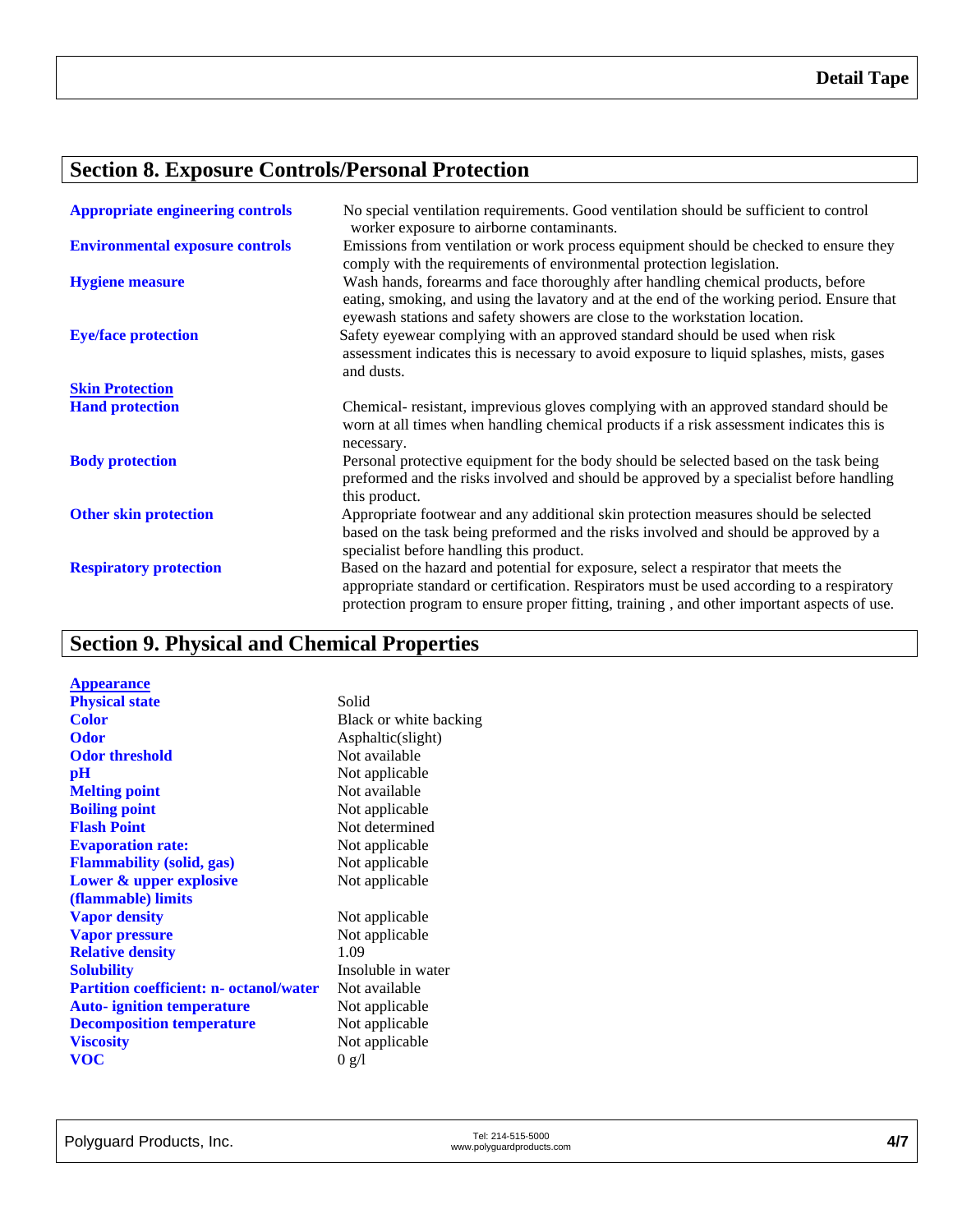## **Section 10. Stability and Reactivity**

| <b>Chemical stability</b>                 |  |  |
|-------------------------------------------|--|--|
| <b>Possibility of hazardous reactions</b> |  |  |

**Conditions to avoid:** No specific data.

**Reactivity** No specific test data related to reactivity available for this product or its ingredients. This product is stable. Under normal conditions of storage and use, hazardous reaction will not occur. **Incompatible materials** Reactive or incompatible with the following materials: Oxidizing materials **Hazardous decomposition products** Under normal conditions of storage and use, hazardous decomposition products should not be produced.

## **Section 11. Toxicological Information**

#### **Information on toxicological effects Acute toxicity**

| <b>Product/ingredient name</b> | <b>Result</b>         | <b>Species</b>   | <b>Dose</b>                       | <b>Exposure</b> |
|--------------------------------|-----------------------|------------------|-----------------------------------|-----------------|
| Asphalt                        | LD50 Oral             | Rat              | $>5000$ mg/kg                     |                 |
| Hydrogen Sulfide               | LC50 Inhalation Gas   | Rat              | $444$ ppm                         | 4 hours         |
|                                | LC50 Inhalation Vapor | Rat              | $700 \text{ mg/m}^3$              | 4 hours         |
| Limestone                      | LD50 Oral             | Rat              | $6450$ mg/kg                      | -               |
| Crystalline Silica, quartz     | LD50 Oral             | <b>Rat Mouse</b> | $500 \frac{\text{mg}}{\text{kg}}$ |                 |
| (inpurity)                     |                       |                  |                                   |                 |

**Carcinogenicity Classification**

**Irritation/Corrosion**<br> **IFREP SERVIER SERVIER SERVIER SERVIER SERVIER SERVIER SERVIER SERVIER SERVIER SERVIER SERVIER SERVIER SERVIER SERVIER SERVIER SERVIER SERVIER SERVIER SERVIER SERVIER SERVIER SERVIER SERVIER SERVIER** There is no data available **Mutagenicity** There is no data available

| <b>Product/ingredient name</b>                                             | OSHA | <b>IARC</b> | $\blacksquare$ |
|----------------------------------------------------------------------------|------|-------------|----------------|
| Asphalt                                                                    |      | 2B          |                |
| $\sim \cdot \cdot \cdot$<br>11.<br>rvstalline Silica.<br>quartz (inpurity) |      |             |                |

| <b>Reproductive toxicity</b>                                                 | There is no data available                                   |
|------------------------------------------------------------------------------|--------------------------------------------------------------|
| <b>Teratogenicity</b>                                                        | There is no data available                                   |
| <b>Specific target organ toxicity (single exposure)</b>                      | There is no data available                                   |
| <b>Specific target organ toxicity (repeated exposure)</b>                    | There is no data available                                   |
| <b>Aspiration hazard</b>                                                     | There is no data available                                   |
| <b>Information on the likely routes of exposure</b>                          | Routes of entry anticipated: dermal contact                  |
|                                                                              | Routes of entry not anticipated: Oral, inhalation, ingestion |
| <b>Potential acute health effects</b>                                        |                                                              |
| <b>Eye contact</b>                                                           | No known significant effects or critical hazards             |
| <b>Inhalation</b>                                                            | No known significant effects or critical hazards             |
| <b>Skin contact</b>                                                          | No known significant effects or critical hazards             |
| <b>Ingestion</b>                                                             | No known significant effects or critical hazards             |
| Symptoms related to the physical, chemical and toxicological characteristics |                                                              |
| <b>Eye contact</b>                                                           | No known significant effects or critical hazards             |
| <b>Inhalation</b>                                                            | No known significant effects or critical hazards             |
| <b>Skin contact</b>                                                          | No known significant effects or critical hazards             |
| <b>Ingestion</b>                                                             | No known significant effects or critical hazards             |

Polyguard Products, Inc. Tel: 214-515-5000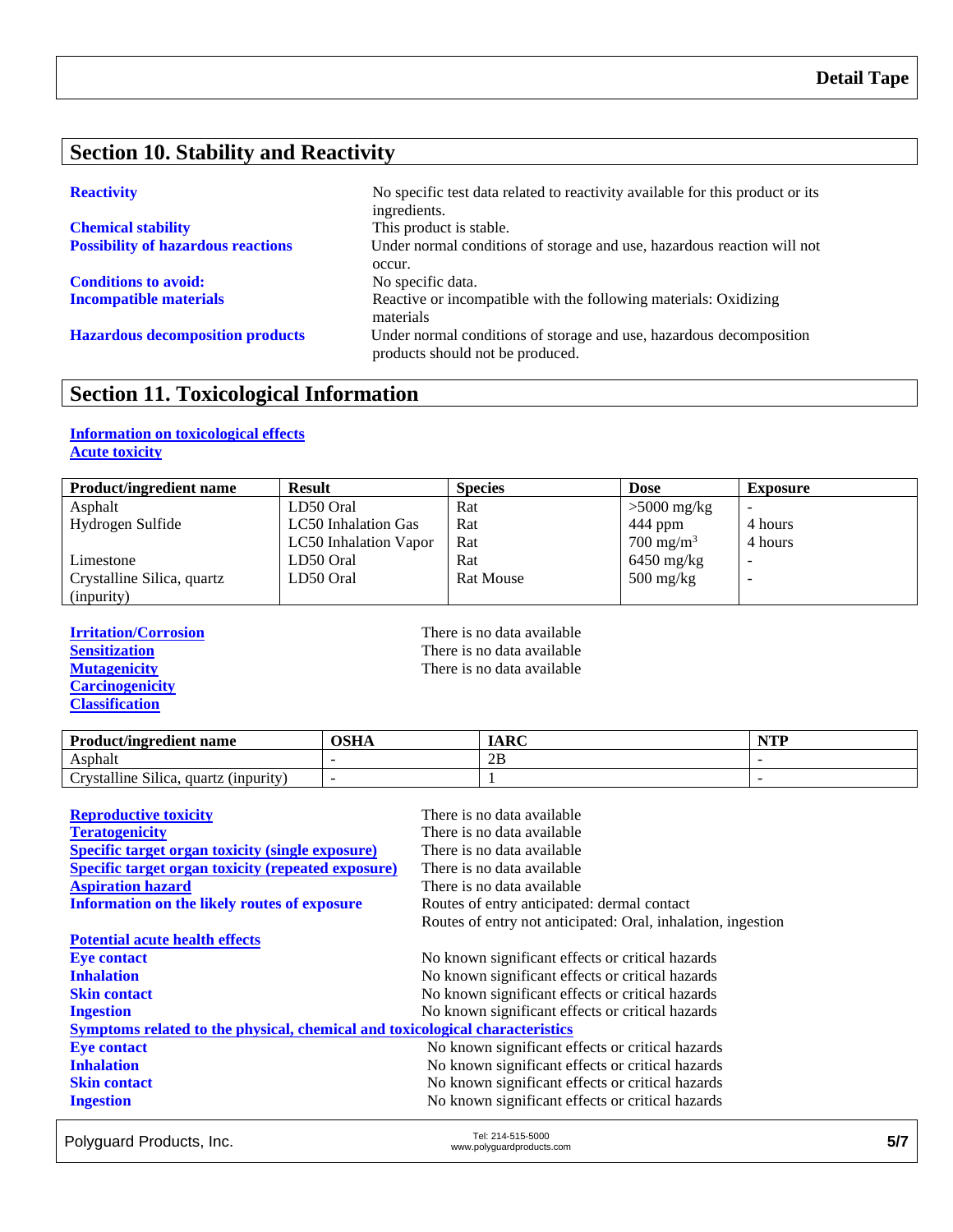## **Section 11. Toxicological Information**

|                                         | Delayed and immediate effects and chronic effects from short and long term exposure |
|-----------------------------------------|-------------------------------------------------------------------------------------|
| <b>Short term exposure</b>              |                                                                                     |
| <b>Potential immediate effects</b>      | No known significant effects or critical hazards                                    |
| <b>Potential delayed effects</b>        | No known significant effects or critical hazards                                    |
| Long term exposure                      |                                                                                     |
| <b>Potential immediate effects</b>      | No known significant effects or critical hazards                                    |
| <b>Potential delayed effects</b>        | No known significant effects or critical hazards                                    |
| <b>Potential chronic health effects</b> |                                                                                     |
| <b>General</b>                          | No known significant effects or critical hazards                                    |
| <b>Carcinogenicity</b>                  | No known significant effects or critical hazards                                    |
| <b>Mutagenicity</b>                     | No known significant effects or critical hazards                                    |
| <b>Teratogenicity</b>                   | No known significant effects or critical hazards                                    |
| <b>Developmental effects</b>            | No known significant effects or critical hazards                                    |
| <b>Fertility effects</b>                | No known significant effects or critical hazards                                    |
| <b>Numerical measures of toxicity</b>   |                                                                                     |
| <b>Acute toxicity estimates</b>         | There is no data available                                                          |

## **Section 12. Ecological Information**

#### **Toxicity**

| <b>Product/ingredient name</b> | <b>Result</b>                         | <b>Species</b>                      | Exposure |
|--------------------------------|---------------------------------------|-------------------------------------|----------|
| Hydrogen Sulfide               | Acute $EC50$ 62 $\mu$ g/L Fresh water | Crustaceans-Gammarus pseudolimnaeus | 2 days   |
|                                | Acute LC50 2 $\mu$ g/L Fresh water    | Fish-Coregonus clupeaformis-Yolk    | 96 hours |
|                                |                                       | Sac fry                             |          |

| <b>Persistence and degradability</b>          | There is no data available  |
|-----------------------------------------------|-----------------------------|
| <b>Bioaccumulative potential</b>              | There is no data available  |
| <b>Mobility in soil</b>                       |                             |
| <b>Soil/water partition coefficient (Koc)</b> | There is no data available. |
|                                               |                             |

**Other adverse effects** No known significant effects or critical hazards

## **Section 13. Disposal Considerations**

**Disposal methods** The generation of waste should be avoided or minimized wherever possible. Disposal of this product, solutions and any by-products should comply with the requirements of environmental protection and waste disposal legislation and any regional local authority requirements. Empty containers or liners may retain some product residues. This material and its container must be disposed of in a safe way. Dispose of surplus and non-recyclable products via a licensed waste disposal contractor.

## **Section 14. Transportation Information**

**AERG:** Not applicable

**Regulatory Information: DOT/TDG/IMDG/IATA** Not regulated

Polyguard Products, Inc. Tel: 214-515-5000